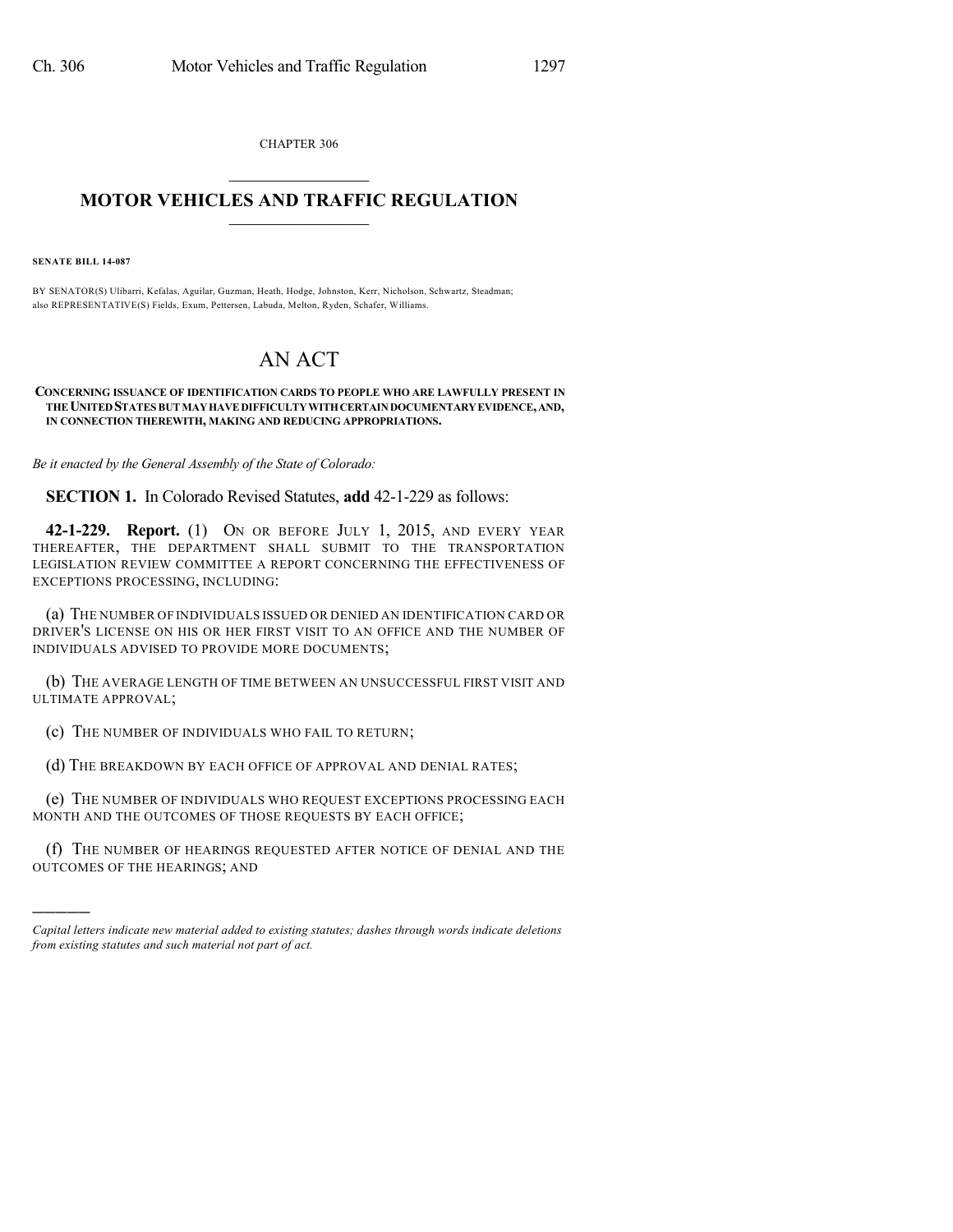(g) A SUMMARY OF THE MAIN REASONS FOR DENIAL UNDER EXCEPTIONS PROCESSING.

**SECTION 2.** In Colorado Revised Statutes, 42-2-302, **add** (8) as follows:

**42-2-302. Department may or shall issue - limitations - rules.** (8) THE DEPARTMENT SHALL PROMULGATE RULES ESTABLISHING PROCEDURES FOR RESOLVING MINOR SPELLING INCONSISTENCIES AND ACCEPTING ALTERNATIVE DOCUMENTS TO BIRTH CERTIFICATES TO ESTABLISH LAWFUL PRESENCE.

**SECTION 3.** In Colorado Revised Statutes, 13-15-101, **add** (5) as follows:

**13-15-101. Petition - proceedings.** (5) (a) IF A PETITIONER IS SEEKING A NAME CHANGE TO HARMONIZE NAME DISCREPANCIES NECESSARY TO BE ISSUED AN IDENTIFICATION CARD, THE PETITIONER:

(I) IF THE PETITIONER ATTEMPTED TO OBTAIN A FINGERPRINT-BASED CRIMINAL HISTORY RECORD CHECK AND RESULTS WERE INCONCLUSIVE OR UNREADABLE, MAY SUBMIT, IN LIEU OF A FINGERPRINT-BASED CRIMINAL HISTORY RECORD CHECK, A NAME-BASED CRIMINAL HISTORY RECORD CHECK WITH ALL PREVIOUSLY USED NAMES USING THE RECORDS OF BOTH THE FEDERAL AND COLORADO BUREAUS OF INVESTIGATION AND AN ATTESTATION UNDER PENALTY OF PERJURY THAT THE PETITIONER HAS NOT BEEN CONVICTED OF A FELONY; AND

(II) NEED NOT PUBLISH THE NAME CHANGE UNDER SECTION 13-15-102.

(b) TO QUALIFY FOR THE SIMPLIFIED NAME CHANGE PROCESS IN THIS SUBSECTION (5), THE PETITIONER MUST:

(I) SIGN AN AFFIDAVIT THAT THE PURPOSE OF THE NAME CHANGE IS TO OBTAIN AN IDENTIFICATION CARD ISSUED BY THE DEPARTMENT OF REVENUE AND THAT THE DESIRED NAME CHANGE WOULD BE PROPER AND NOT DETRIMENTAL TO THE INTERESTS OF ANY OTHER PERSON; AND

(II) BE AT LEAST SEVENTY YEARS OF AGE.

**SECTION 4.** In Colorado Revised Statutes, 13-15-102, **add** (3) as follows:

**13-15-102. Publication of change.** (3) A PETITIONER NEED NOT GIVE PUBLIC NOTICE OF A NAME CHANGE AS REQUIRED BY SUBSECTION (1)OF THIS SECTION IF THE PETITIONER QUALIFIES FOR THE SIMPLIFIED PROCESS UNDER SECTION 13-15-101 (5).

**SECTION 5. Appropriation - adjustments to 2014 long bill.** (1) For the implementation of this act, the general fund appropriation made in the annual general appropriation act to the controlledmaintenance trustfund created in section 24-75-302.5 (2) (a), Colorado Revised Statutes, for the fiscal year beginning July 1, 2014, is decreased by \$43,260.

(2) In addition to anyother appropriation, there is herebyappropriated, out of any moneys in the general fund not otherwise appropriated, to the department of